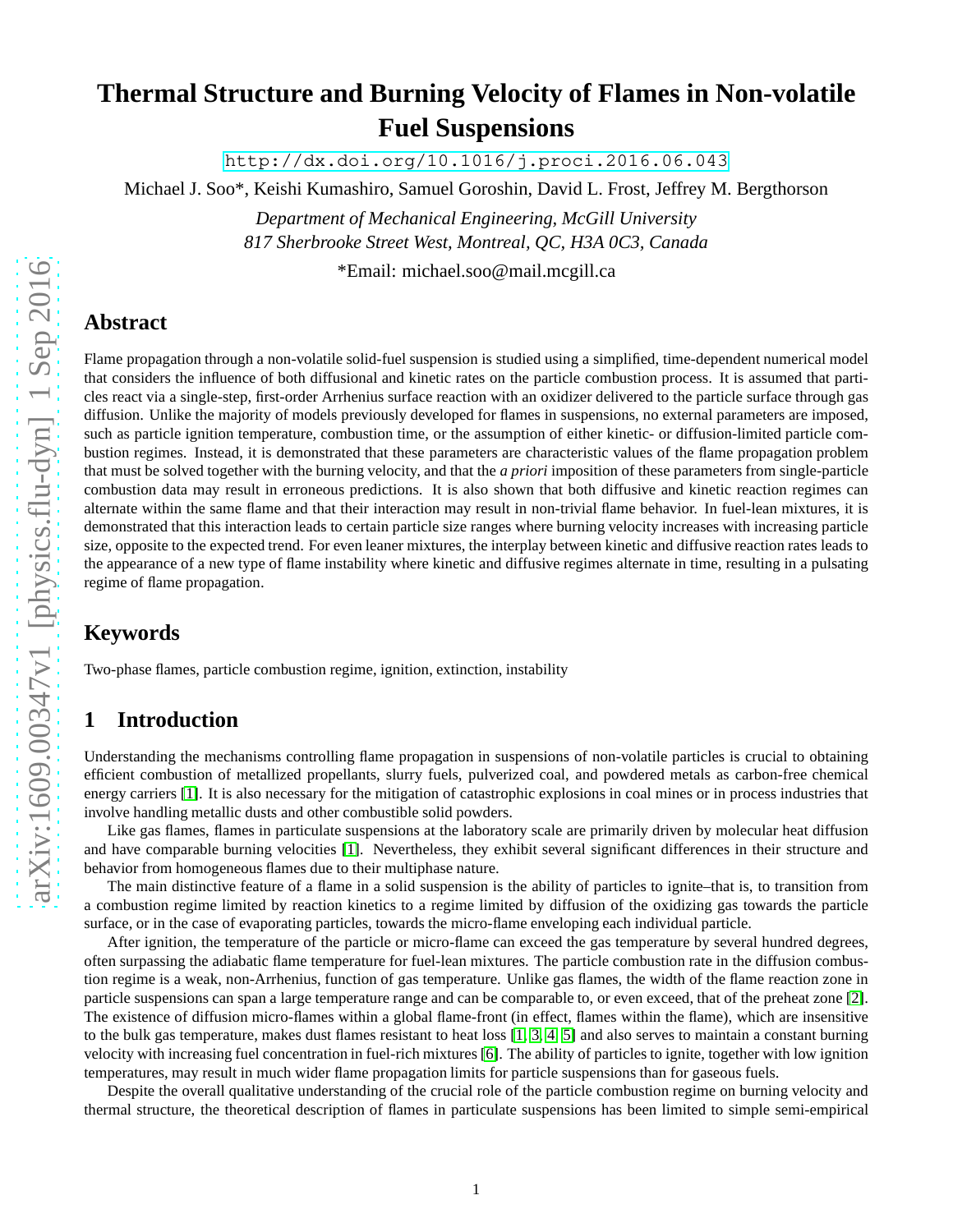models that postulate either purely diffusion or purely kinetic modes of particle combustion [\[6,](#page-7-5) [7\]](#page-7-6). The diffusive combustion models presume that particles within the suspension ignite and transit to the diffusion regime instantaneously when they reach the ignition temperature of a single, isolated particle. The common assumption is that, after ignition, the particle within the suspension will have a combustion time equal to that of an isolated single particle. Using this approach, particle ignition temperature and combustion time are considered to be external parameters that are independent of the flame-propagation mechanism. As such, they often are taken from experiments with individual particles or calculated using theoretical modelsfor single particle combustion. These assumptions are useful for estimation, but are, in general, not justified and may lead to erroneous predictions. In reality, the particle ignition temperature, particle reaction time, and the actual regime of particle combustion are all characteristic values of the flame propagation problem directly linked to the burning velocity eigenvalue. Moreover, the particle combustion regime may alternate throughout the flame. For example, the particle may start to react in a kinetically limited regime, then transit to a diffusion-dominated combustion mode, before returning to a kinetics-dominated mode [\[3\]](#page-7-2). As a result, a non-negligible fraction of the particle mass may be consumed during both diffusive and kinetic combustion, leading to a complex dependence of the burning velocity on particle size and concentration, as demonstrated in this study.

In this paper, the thermal structure of a flame in a particulate suspension is investigated using a simplified, transparent model that assumes that non-volatile solid fuel particles react via a single-step Arrhenius surface reaction with gaseous oxidizer delivered to the particle surface by diffusion. Besides incorporating heterogeneous reaction kinetics, the model does not impose the particle combustion mode or any other external combustion parameters. The flame propagation problem is solved numerically in a non-stationary formulation developed by Spalding [\[8\]](#page-7-7). This approach avoids the difficulties inherent in a steady-state formulation and permits the investigation of flame stability, which has led to the discovery of a new type of oscillating flame in heterogeneous mixtures.

## **2 Model Formulation**

#### **2.1 Combined Kinetic-Diffusive Reaction Rate**

Following the quasi-stationary approach of Frank-Kamenetskii [\[4\]](#page-7-3), the overall reaction rate per unit surface area of a particle in an oxidizing gas, accounting for both kinetic and diffusion "resistances" can be written as

$$
\dot{\omega} = \gamma \frac{\kappa \beta}{\kappa + \beta} C_0 \tag{1}
$$

where  $\dot{\omega}$  is the particle mass consumption per unit surface area,  $\gamma$  is the stoichiometric coefficient, and  $C_0$  is the concentration of oxidizer in the bulk gas far from the particle surface [\[9\]](#page-7-8). The kinetic term,  $\kappa$ , is the overall Arrhenius surface reaction rate,  $\kappa = k_0 \exp(-E_a/R_uT_s)$ , where  $k_0$  is the pre-exponential factor,  $E_a$  is the activation energy, and  $R_u$  is the universal gas constant.  $\beta$  is the mass transfer coefficient between a particle and the gas.

For simplicity, the contribution of Stefan flow to the heat and mass transfer between the particle and the surrounding gas is assumed to be negligible. Stefan flow is small when the molecular weight of the reaction products is close to that of the consumed oxidizer or when the initial oxidizer concentration is relatively low [\[4\]](#page-7-3). In the absence of Stefan flow, the mass transfer coefficient takes the simple form,  $\beta = \text{Sh}D_1/2r$ . Here,  $D_1$  denotes the oxidizer diffusivity at the particle-gas interface, and r, the particle radius. For a spherical particle that is stationary relative to the gas, the exact solution to the steady-state diffusion equation yields a Sherwood number, Sh, equal to 2 [\[4\]](#page-7-3).

The reaction rate in Eq.  $(1)$  can then be written in terms of the normalized Damköhler number, Da<sup>\*</sup>, which is related to the traditional Damköhler number, Da =  $\kappa/\beta$ , by Da<sup>\*</sup> = Da/(1 + Da) [\[9\]](#page-7-8). The resulting expression for the heat release rate per unit particle surface area is:

$$
Q_{\rm r} = q\dot{\omega} = q\gamma\beta \mathbf{D} \mathbf{a}^* C_0 \tag{2}
$$

where  $q$  is the heat of reaction.

This formulation naturally incorporates the two limiting kinetic and diffusive regimes. In a kinetically controlled regime  $(\beta \gg \kappa)$ , Da<sup>\*</sup> approaches zero. In the diffusion-limited regime ( $\kappa \gg \beta$ ), the reaction rate is primarily limited by diffusive transport of oxidizer, and Da<sup>∗</sup> approaches unity.

### **2.2 Ignition and Combustion of a Single Particle**

The reaction of a suspension of particles within the flame is fundamentally different from the reaction of an isolated single particle [\[9\]](#page-7-8). However, mapping the reaction regimes for a single particle is crucial to understanding this difference and interpreting the flame structure in a suspension. The interplay between kinetic and diffusion reaction rates of heterogeneous chemical reactions leading to the processes of ignition and extinction was first investigated by Frank-Kamenetskii [\[4\]](#page-7-3) and then analyzed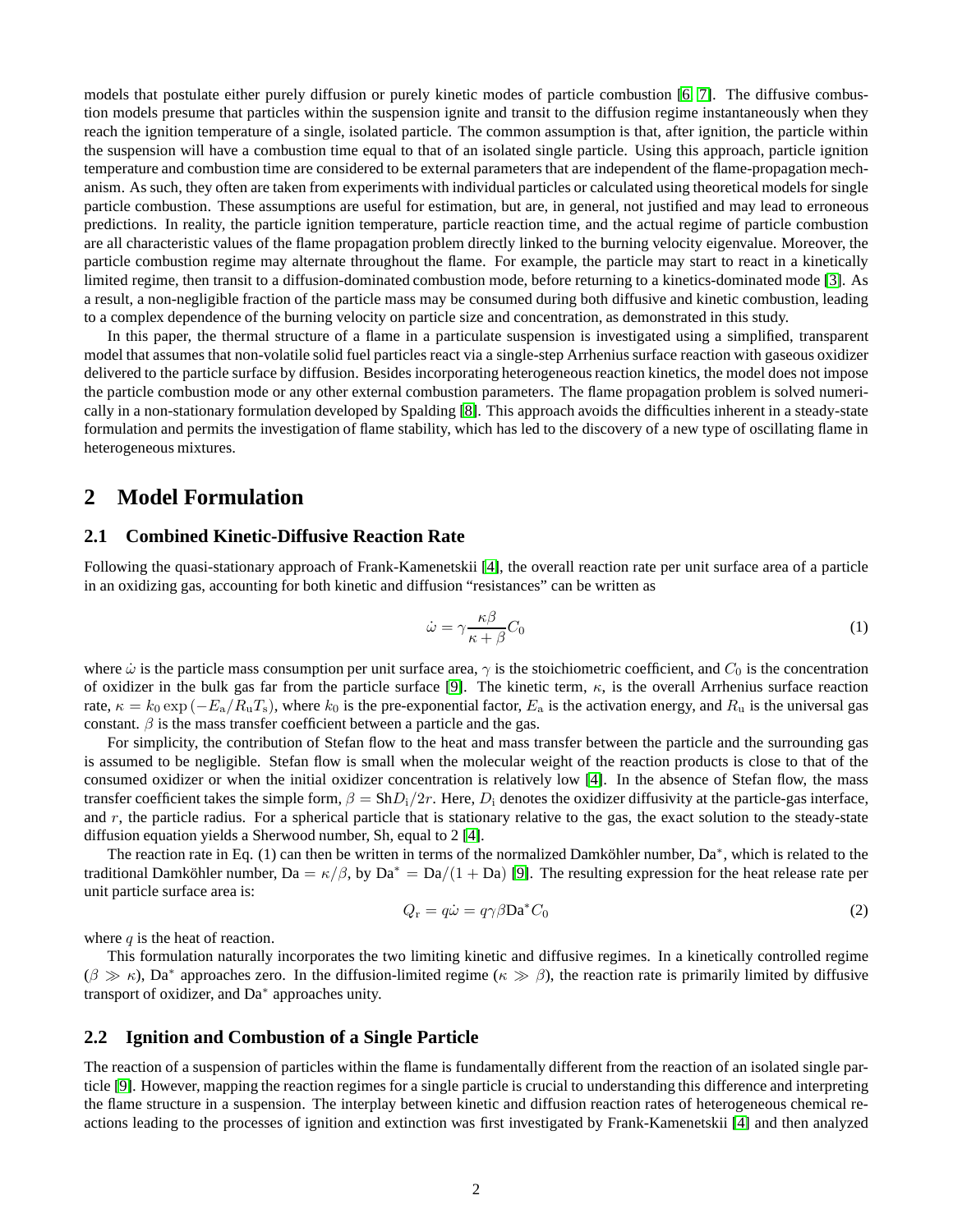further by Vulis [\[5\]](#page-7-4). Their analyses are adapted here in a simplified form to interpret the reaction behavior of a single particle injected into a hot oxidizing gas.

The modified Semenov diagram shown in Fig. 1 plots the reaction heat release rate that accounts for both kinetic and diffusive rates as a function of the particle temperature,  $T_s$ . At low temperatures, the reaction rate increases exponentially with  $T_s$  due to Arrhenius kinetics. At high temperatures, Da<sup>\*</sup> approaches unity and the reaction rate in Eq. (2) becomes practically independent of temperature. If the heat loss from radiation is negligible, as is the case for moderate temperatures and small particles, then the heat loss rate is proportional to the temperature difference between the particle and gas and is plotted in Fig. 1 as straight lines:  $Q_1 = h(T_s - T_g)$ . Here h is the heat transfer coefficient, given by  $h = Nu\lambda_i/2r$ , where  $\lambda_i$  is the thermal conductivity of the gas at the gas-solid interface. The Nusselt Number, Nu, is equal to 2 for a spherical particle that is stationary relative to the gas [\[4\]](#page-7-3).



Fig. 1: Modified Semenov diagram illustrating particle ignition (I) at some critical temperature ( $T_{g0}$  for  $r_2$ ) and transition to near the diffusion limit (D). Extinction (E) occurs as the particle shrinks and undergoes the reverse transition to the kinetic limit  $(K)$ . Stable states are shown by  $\bullet$  while unstable states are denoted by (o). The heat production curve is solid, and the heat loss curve is dashed. Inset: ignition temperature as a function of particle size showing critical radius below which ignition is impossible [\[9\]](#page-7-8).

At some critical gas temperature, known as the ignition temperature, the heat loss and the heat release curves become tangent (point I on Fig. 1). The particle starts to accumulate heat and promptly transitions from a predominantly kinetic combustion regime to a predominantly diffusive regime with temperatures close to the adiabatic temperature of the stoichiometric mixture (point D). Once ignited, the burning particle inevitably extinguishes when its radius reduces to the point  $(r_1)$  where the heat loss and heat release curves become tangent again, albeit at a higher particle temperature (point E). After extinction, the particle will transit to a kinetic burning regime (point K). For large particles, the extinction radius is small in comparison to the initial particle size, and, thus, the residual particle mass at extinction is negligible since  $m \sim r^3$ . For smaller particles, the mass of the extinguished particle may not be negligible relative to the initial particle mass. If the initial particle size is reduced even further, the slope of the heat loss curve becomes so steep that tangency of the heat release and heat loss curves becomes impossible. Below this critical radius, the particle cannot ignite at any gas temperature (see inset in Fig. 1) [\[9\]](#page-7-8).

The particle temperature history for three different initial sizes injected into a hot oxidizing gas is illustrated in Fig. 2. The first case ( $r_0 \gg r_{\text{crit}}$ ) corresponds to a large particle that undergoes heating, then ignites and reacts to completion almost entirely in the diffusive regime. The second case  $(r_0 \sim r_{\text{crit}})$  corresponds to an intermediate-sized particle that ignites but extinguishes soon afterwards without achieving full-fledged diffusive combustion. After extinction, the particle continues to react in the kinetic regime at a temperature close to the gas temperature. The third case ( $r_0 < r_{\text{crit}}$ ) corresponds to a particle whose size is below the critical value, and, as such, reacts entirely in the kinetic regime without ignition.

This analysis shows that the particle reaction regime is a strong function of the particle radius as well as the surrounding temperature and oxidizer concentration. In a flame, a reacting particle with constantly changing radius is exposed to rising temperature and falling oxidizer concentration fields that are functions of the burning velocity. Therefore, postulation of the particle reaction regime and "ignition temperature" and "combustion time" parameters is, generally, unjustified in flame modelling. As demonstrated in this paper, only by solving the flame propagation problem as a whole can the particle combustion regime and other fundamental flame parameters be determined.

### **2.3 Governing Equations and Numerical Method**

The flame propagation problem is cast in a time-dependent formulation, based on the method developed by Spalding [\[8\]](#page-7-7), and solved numerically. This method has been used to analyze gas-phase flames [\[10\]](#page-7-9). Smoot et al. also used this method to model flames in coal dust-air mixtures [\[11\]](#page-8-0), but no attempt was made to draw general conclusions beyond the specifics of coal combustion.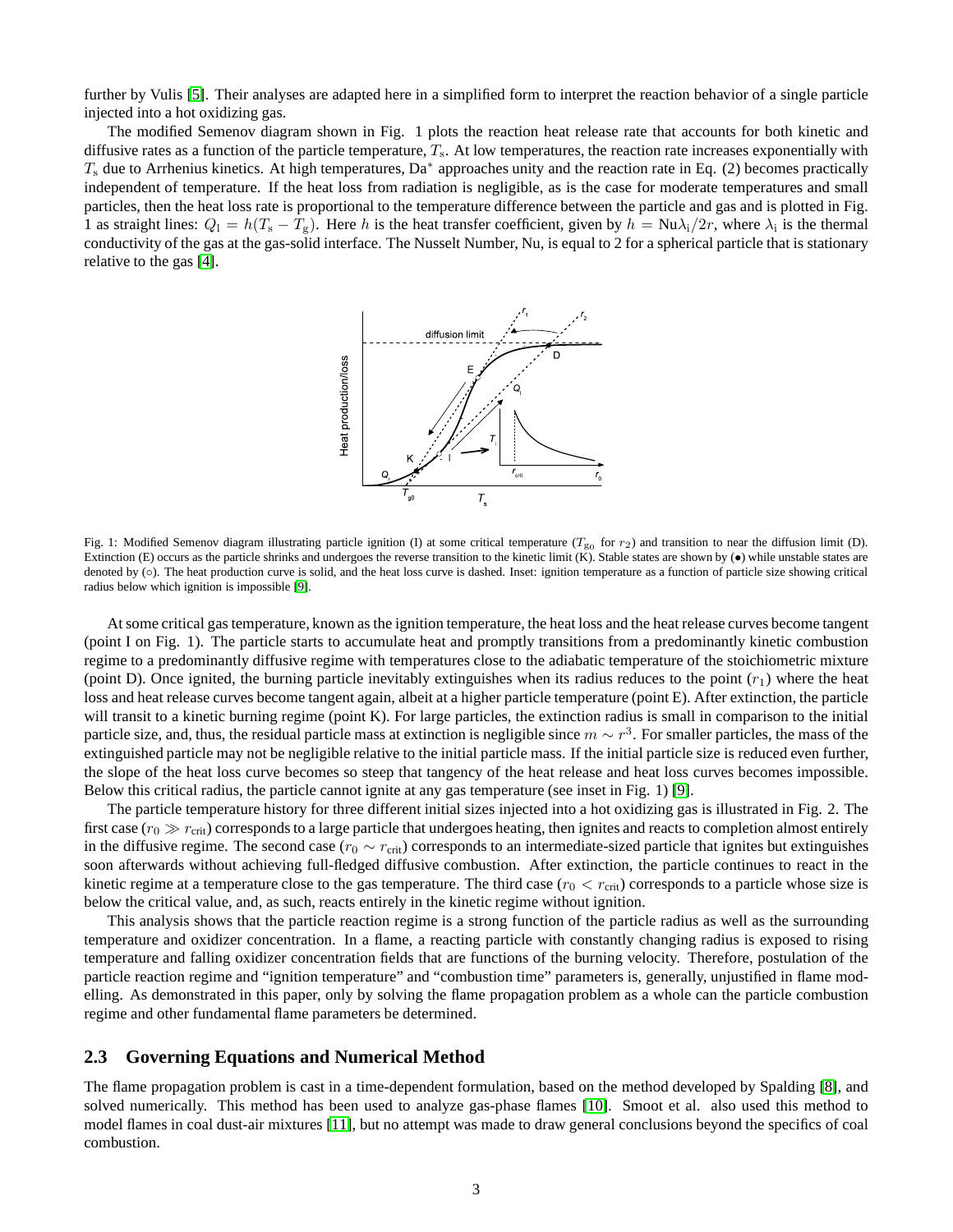

Fig. 2: Particle temperature and radius history of a particle injected into a hot oxdizing gas at temperature  $T_g$  burning in a predominantly diffusive combustion regime ( $r_0 \gg r_{\text{crit}}$ ), an intermediate regime ( $r_0 \sim r_{\text{crit}}$ ), and a kinetic combustion regime ( $r_0 < r_{\text{crit}}$ ) [\[9\]](#page-7-8).

The model presented here employs several simplifying assumptions: (i) the solid fuel can be modelled using the continuum approach described in [\[12,](#page-8-1) [13\]](#page-8-2), (ii) the velocity slip between the particles and gas is negligible, (iii) the molecular weight and heat capacity of the products and oxidizer are similar, and (iv) the solid particles do not undergo any phase transitions [\[14\]](#page-8-3). All of these are second-order effects.

The governing equations for the flame are simplified by introducing a density-weighted coordinate,  $x$ , which is related to the physical coordinate, x', by  $x = \int_0^{x'}$  $\int_0^{\infty} [\rho_g(\vec{x'})/\rho_{g_0}]d\vec{x'}$  [\[8\]](#page-7-7). In this coordinate system, the continuity equation is automatically satisfied, and advection effects induced by thermal expansion of the gas are absent. Once found, the solution in  $x$ -space can be transformed into  $x'$ -space, as described by Margolis [\[15\]](#page-8-4).

For simplicity, the temperature dependences of transport and kinetic properties are chosen to eliminate thermal expansion effects. With these assumptions, the governing equations can be reduced to the following expressions for the gas-phase temperature (Eq. (3)), particle temperature (Eq. (4)), particle mass,  $m_s$  (Eq. (5)), and normalized oxidizer mass fraction,  $Y = Y_{\text{ox}}/Y_{\text{ox},0}$  (Eq. (6)). The combined kinetic-diffusion reaction rate,  $\dot{\omega}$ , is given by Eq. (1).

$$
\rho_{\rm go} c_{\rm g} \frac{\partial T_{\rm g}}{\partial t} = \lambda_0 \frac{\partial^2 T_{\rm g}}{\partial x^2} + N_0 A h (T_{\rm s} - T_{\rm g}) \tag{3}
$$

$$
c_{\rm s} \frac{\partial}{\partial t} (m_{\rm s} T_{\rm s}) = A q \dot{\omega} Y - A h (T_{\rm s} - T_{\rm g}) \tag{4}
$$

$$
\frac{\partial m_s}{\partial t} = -A\dot{\omega}Y\tag{5}
$$

$$
\frac{\partial Y}{\partial t} = D_0 \frac{\partial^2 Y}{\partial x^2} - \frac{N_0 \dot{\omega} A}{\gamma \rho_{g_0}} Y \tag{6}
$$

Here, A is the instantaneous particle surface area,  $c_s$  and  $c_g$  are the solid and gas-phase specific heats,  $D_0$  and  $\lambda_0$  are the bulk mass diffusivity and thermal conductivity of the gas, respectively,  $\rho_{\rm go}$  is the initial gas density, and  $N_0$  is the initial particle number density. The numerical values for the thermodynamic, transport and reaction properties used are given in Table 1. These values are similar to those for an aluminum particle in air, but the model is not meant to describe aluminum combustion in particular. The reaction parameters are chosen such that the switch from kinetics- to diffusion-dominated particle combustion can be observed in the micrometer particle size range.

The equations were numerically integrated in MATLAB by the method of lines using a second-order finite difference formulation and a multi-step, variable order, implicit time integration scheme [\[16\]](#page-8-5). The integration was performed over an effectively semi-infinite domain with an adiabatic and impermeable hot wall condition [\[15\]](#page-8-4). Because long-term solutions were of interest, the exact initial conditions used in this study turned out to be immaterial [\[17\]](#page-8-6).

## **3 Results and Discussion**

#### **3.1 Flame Thermal Structure**

After an initial transient period, a steady-state flame, propagating at a constant speed, typically develops. As discussed below, for some values of  $\phi$  and  $r_0$ , no steady-state solution is observed. Steady-state flame profiles of gas and particle temperatures, oxidizer mass fraction and particle radius are shown for the fuel-lean case ( $\phi = 0.5$ ) in Fig. 3 for three different initial particle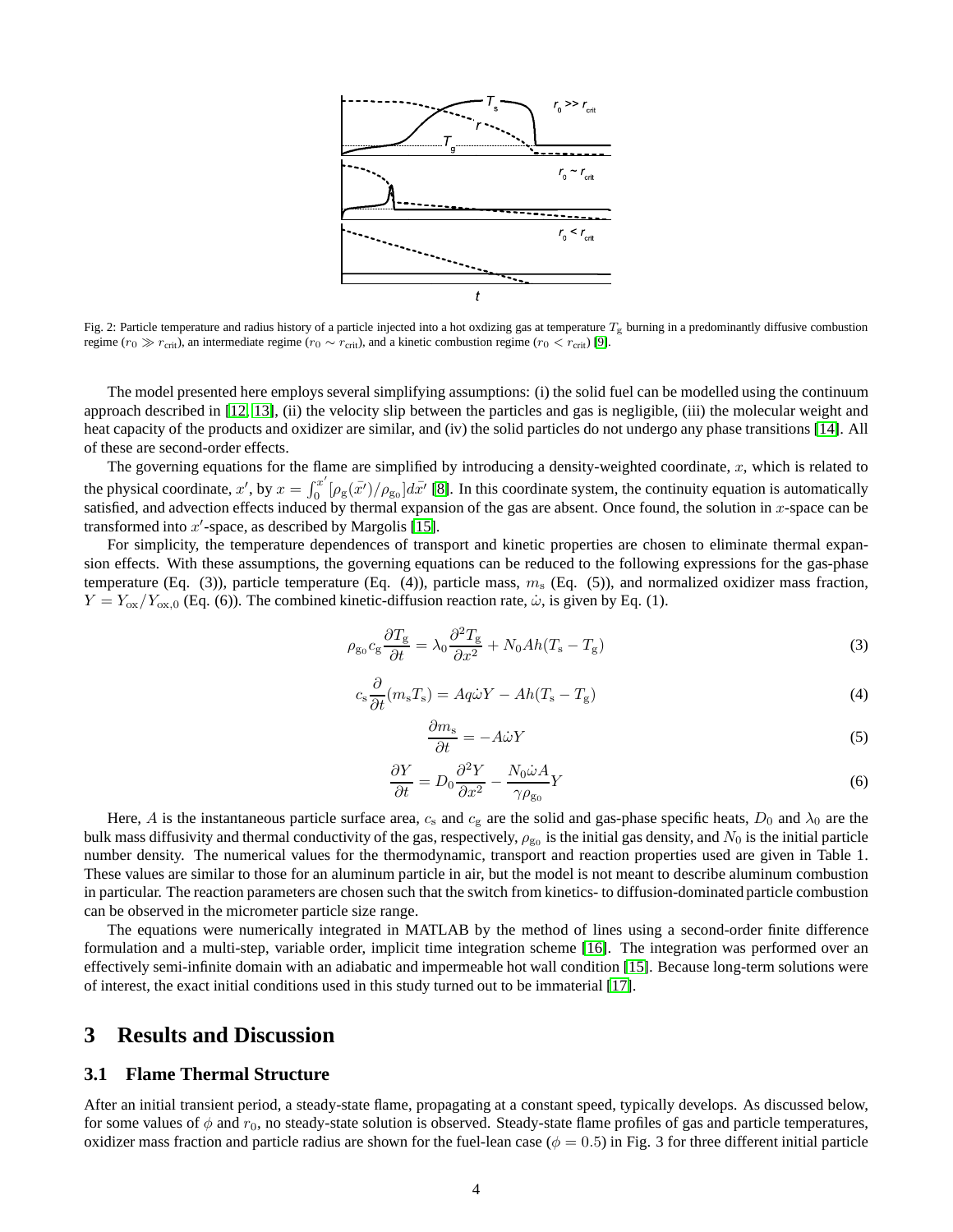Table 1: Numerical values of gas and solid-fuel parameters.

| $\lambda_0, \lambda_{\rm i}$ | $0.02 \text{ W}^1 \text{m}^{-1} \text{K}^{-1}$      | $E_{\rm a}/R_{\rm u}$ | 15 000 K                                           |
|------------------------------|-----------------------------------------------------|-----------------------|----------------------------------------------------|
| $c_{\rm g}$                  | $1010 \text{ J}^1 \text{kg}^{-1} \text{K}^{-1}$     | $c_{\rm s}$           | 979 J ${}^{1}$ kg <sup>-1</sup> K <sup>-1</sup>    |
| $D_0, D_i$                   | $2.0 \times 10^{-5}$ m <sup>2</sup> s <sup>-1</sup> | $k_0$                 | $70 \text{ m}^1\text{s}^{-1}$                      |
| $\rho_{\rm g_0}$             | $1.17 \text{ kg}^1 \text{m}^{-3}$                   | $\rho_{\rm s}$        | $2700 \text{ kg}^1 \text{m}^{-3}$                  |
| $\gamma$                     | 1.12                                                | $\boldsymbol{q}$      | $3.10\times10^{7}$ J <sup>1</sup> kg <sup>-1</sup> |
| $C_0$                        | $0.27 \text{ kg}^1 \text{m}^{-3}$                   |                       |                                                    |

sizes corresponding to overall kinetic ( $r_0 = 1 \mu m$ ), diffusive ( $r_0 = 10 \mu m$ ), and intermediate ( $r_0 = 4 \mu m$ ) particle combustion regimes.



Fig. 3: Flame structure profiles for three different particle sizes in a fuel-lean flame ( $\phi = 0.5$ ). Top: gas and particle temperature non-dimensionalized by  $T_a = E_a/R_u$ ; Middle: normalized oxidizer mass fraction, Y, and particle radius,  $r/r_0$ ; Bottom: reaction heat release rate, q, and Da\*. The arrow indicates direction of propagation.

For small particle sizes, the flame structure is similar to that of a homogeneous gaseous flame. The gas and particle temperatures remain close to each other throughout the flame, and the reaction zone is thin and located near the point where the temperature reaches the adiabatic flame temperature of the mixture.

In contrast, the flame structure for large particles is significantly different. After ignition, the particles attain a temperature close to the adiabatic flame temperature of the stoichiometric mixture, which greatly exceeds that of the fuel-lean mixture. In addition, the reaction zone is wide, encompassing a large gas temperature range. There is also a slight lag of the particle temperature profile behind the gas temperature in the flame preheat zone.

In the case of intermediate particle sizes, particles ignite, but then extinguish before achieving full-fledged diffusion-limited combustion. Thus, the particle temperature surpasses the adiabatic flame temperature of the mixture, but does not reach that of the stoichiometric mixture. In contrast to the reaction of a single particle of the same size, the kinetic reaction time after the transition back to the kinetic combustion mode is relatively short due to the high flame temperatures and, thus, does not significantly increase the overall combustion time.

Flames in fuel-*rich* suspensions, as shown in Fig. 4, have a different structure to that of fuel-lean mixtures, since the limiting reactant changes from the solid fuel, which has a negligible mass diffusivity, to the oxidizing gas, which readily diffuses across the flame. The primary difference is that the temperature of the particles after ignition does not exceed the adiabatic flame temperature of the mixture. The reason for this is that the temperature separation between particles and gas in the diffusive combustion regime is proportional to the concentration of the oxidizer in a particular location, which falls to zero as the temperature rises. Due to complete oxidizer consumption at the end of the combustion zone and, therefore, a negligibly small reaction rate, the value of Da<sup>\*</sup> remains constant after the oxidizer is depleted.

### **3.2 Burning Velocity**

The burning velocity is calculated based on the flame-front displacement as a function of time. The burning velocity is plotted in Fig. 5 as a function of initial particle size for different equivalence ratios. The general trend for stoichiometric, rich, and somewhat lean mixtures is that the burning velocity increases monotonically with decreasing particle size. This is simply due to the increasing specific reaction surface area with decreasing particle size. In contrast, this dependence becomes non-monotonic for very lean mixtures. For equivalence ratios below  $\phi = 0.4$ , there is also a region where the burning velocity curves split into two separate branches between which no steady solution exists.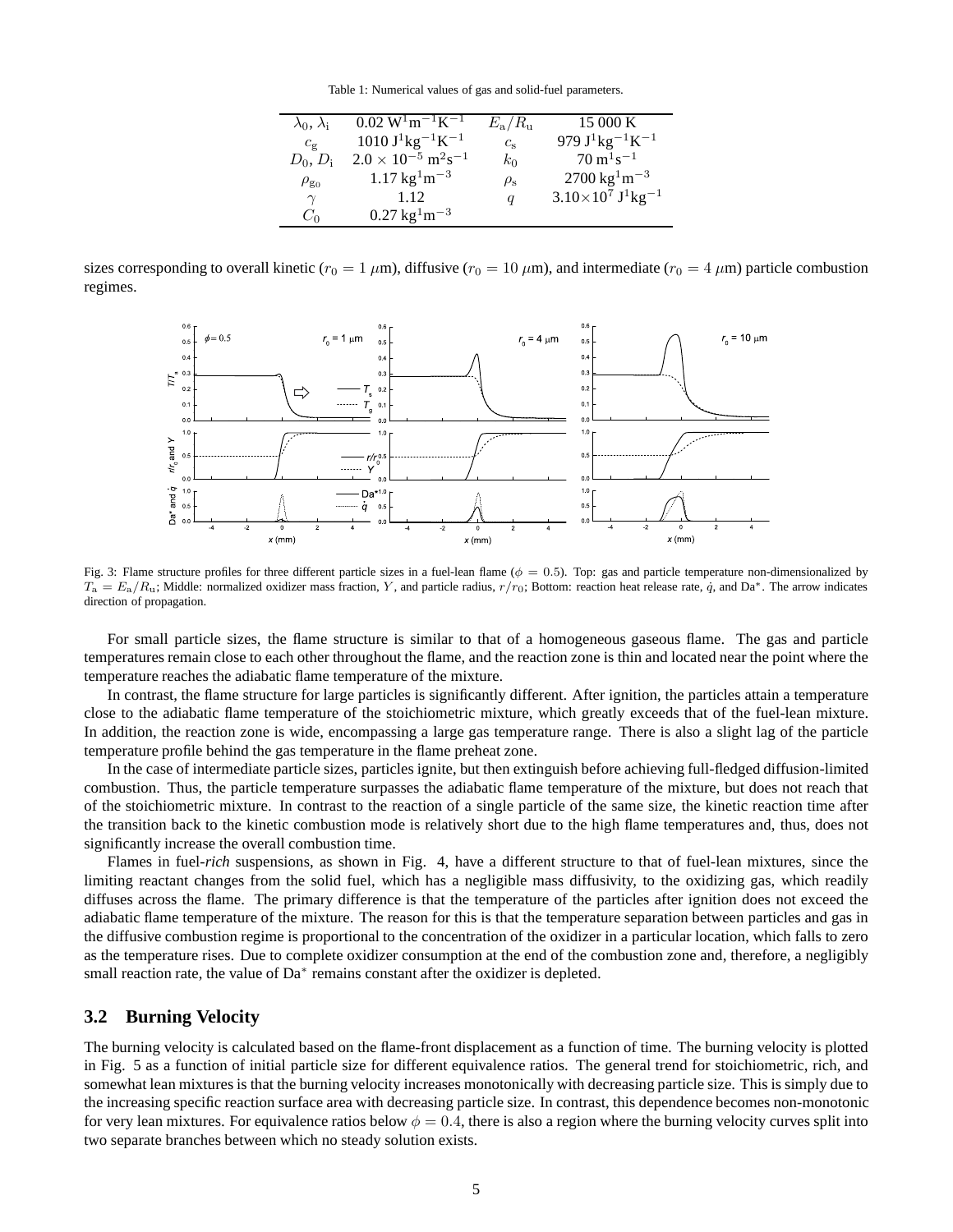

Fig. 4: Flame structure profiles for three different particle sizes in a fuel-rich mixture ( $\phi = 1.5$ ). The same variables are shown as in Fig. 3.



Fig. 5: Burning velocity,  $u<sub>b</sub>$ , as a function of particle size for different equivalence ratios. Hatched area corresponds to regions where unstable flame propagation is observed.

The nontrivial dependence of the burning velocity on particle size in lean mixtures is the result of the intricate interplay between the kinetic and diffusive particle combustion modes. Because of the relatively low flame temperatures in lean mixtures, the combustion time of a larger particle reacting diffusively can be shorter than that of a smaller particle reacting kinetically. This behavior is counter-intuitive, but is a direct consequence of the ability of large particles to ignite and burn with temperatures much higher than the adiabatic flame temperature of the lean mixture. The appearance of "flames within the flame", results in higher reaction rates for suspensions of larger particles that offset, and potentially even overcome, the reduced specific reaction surface area as compared to finer suspensions. This behavior can be seen first as a plateau in the dependence of burning velocity on particle radius (Fig. 5,  $\phi = 0.4$ ) and then a decline as particle size decreases (Fig. 5,  $\phi < 0.4$ ). It can also be seen in Fig. 6 as intersections of the burning velocity versus equivalence ratio curves for different particle sizes. As the particle size is increased, eventually the effect of decreasing specific reaction surface area again dominates, and the burning velocity decreases with increasing particle size. These trends have been observed experimentally in the combustion of coal suspensions [\[11\]](#page-8-0) and liquid sprays [\[18\]](#page-8-7), although no clear physical explanation was given at the time.

#### **3.3 Kinetic-Diffusive Instabilities**

For equivalence ratios below  $\phi = 0.4$ , there is a region where no steady-state flame propagation occurs (see hatched area of Fig. 5). Instead, these flames oscillate both in terms of burning velocity and flame structure. An example of instantaneous profiles of particle and gas temperature, and Da<sup>∗</sup> at different instances over a single oscillation period are shown in Fig. 7 for an equivalence ratio of  $\phi = 0.4$  and initial particle size of  $r_0 = 4 \mu m$ .

The gas temperature is observed to oscillate about the adiabatic flame temperature, while the particle temperature oscillates with a much greater amplitude than that of the gas. At  $t_3$ , the combustion regime is more diffusive, as indicated by the large temperature separation and Da<sup>\*</sup>, while at  $t_1$  and  $t_5$ , the regime is more kinetic, as indicated by the low values of temperature separation and Da<sup>\*</sup>.

At first glance, these oscillations resemble the well-known thermo-diffusive flame instability often observed in homogeneous gas [\[19\]](#page-8-8) and quasi-homogeneous solid mixtures [\[20\]](#page-8-9), and also recently observed in aluminum dust flames [\[21\]](#page-8-10). The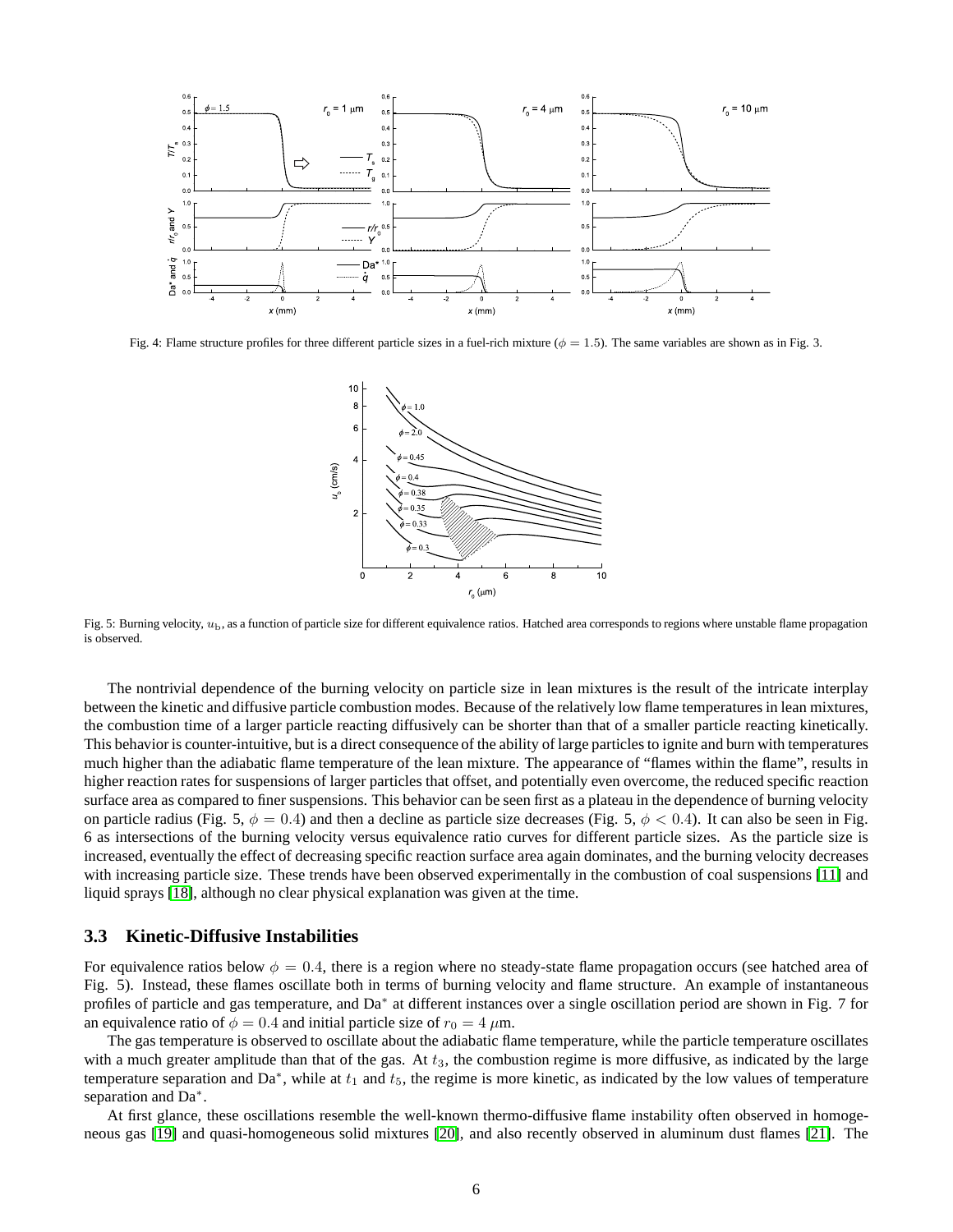

Fig. 6: Burning velocity as a function of equivalence ratio for different initial particle sizes. The expanded view shows the intersections of burning velocities for lean equivalence ratios for various particle sizes.



Fig. 7: Instantenous profiles of gas and particle temperatures and Da<sup>∗</sup> at different instances in time over a single oscillation period of an oscillating flame. The units of  $t$  are seconds. The arrow indicates the direction of propagation.

physical mechanisms underlying the thermo-diffusive instability and the heterogeneous pulsating flame shown here are, however, fundamentally different. In homogeneous mixtures, pulsations are induced by changes in the gas molecular transport properties (Lewis number), activation energy, and overall heat production, as required by the thermo-diffusive instability criteria formulated by Matkowsky and coworkers [\[22,](#page-8-11) [23\]](#page-8-12). In the particle flame, the fuel has zero diffusivity, and, for a fixed equivalence ratio, the gas-phase transport, kinetic parameters, and overall heat production are fixed. In particular, they do not change with particle size. Instead, the cause of the observed instability is evidently rooted in the processes of particle ignition and extinction that are, indeed, very sensitive to particle size. Thus, it may be called a kinetic-diffusive instability, reflecting the fact that the particle combustion regime in the pulsating flame oscillates between diffusive and kinetic combustion modes. This interesting new phenomenon will be studied in detail in subsequent work.

#### **3.4 Comparison to Semi-Empirical Flame Models**

Most existing models for flames in suspensions are semi-empirical and postulate either a purely kinetic or purely diffusive regime of particle combustion. Plots of the normalized burning velocity versus particle size predicted by such models are compared with the result of the current numerical simulations in Fig. 8 for the lean mixture with an equivalence ratio of  $\phi = 0.3$ .

For the case of the purely kinetic regime, the burning velocity is calculated using an analytical expression formulated by Zeldovich and Frank-Kamenetskii, modified for a combustible mixture with a single-step, first order heterogeneous surface reaction [\[17\]](#page-8-6). The result is normalized to match that of numerical simulations for the smallest particles, which burn in the kinetic regime.

The burning velocity in the case of the purely diffusive regime is calculated using an expression given in [\[2,](#page-7-1) [6\]](#page-7-5) that requires two externally defined combustion parameters: the ignition temperature and combustion time of the single particle. Ignition temperatures at different particle sizes are calculated using the Semenov ignition criterion as shown in Fig. 1 and have a dependence with particle size similar to that shown in the inset of Fig. 1. The particle combustion time is calculated using a simple diffusive reaction model that predicts a  $t_c \sim r_0^2$  dependence [\[24\]](#page-8-13). The result of the purely diffusive model is normalized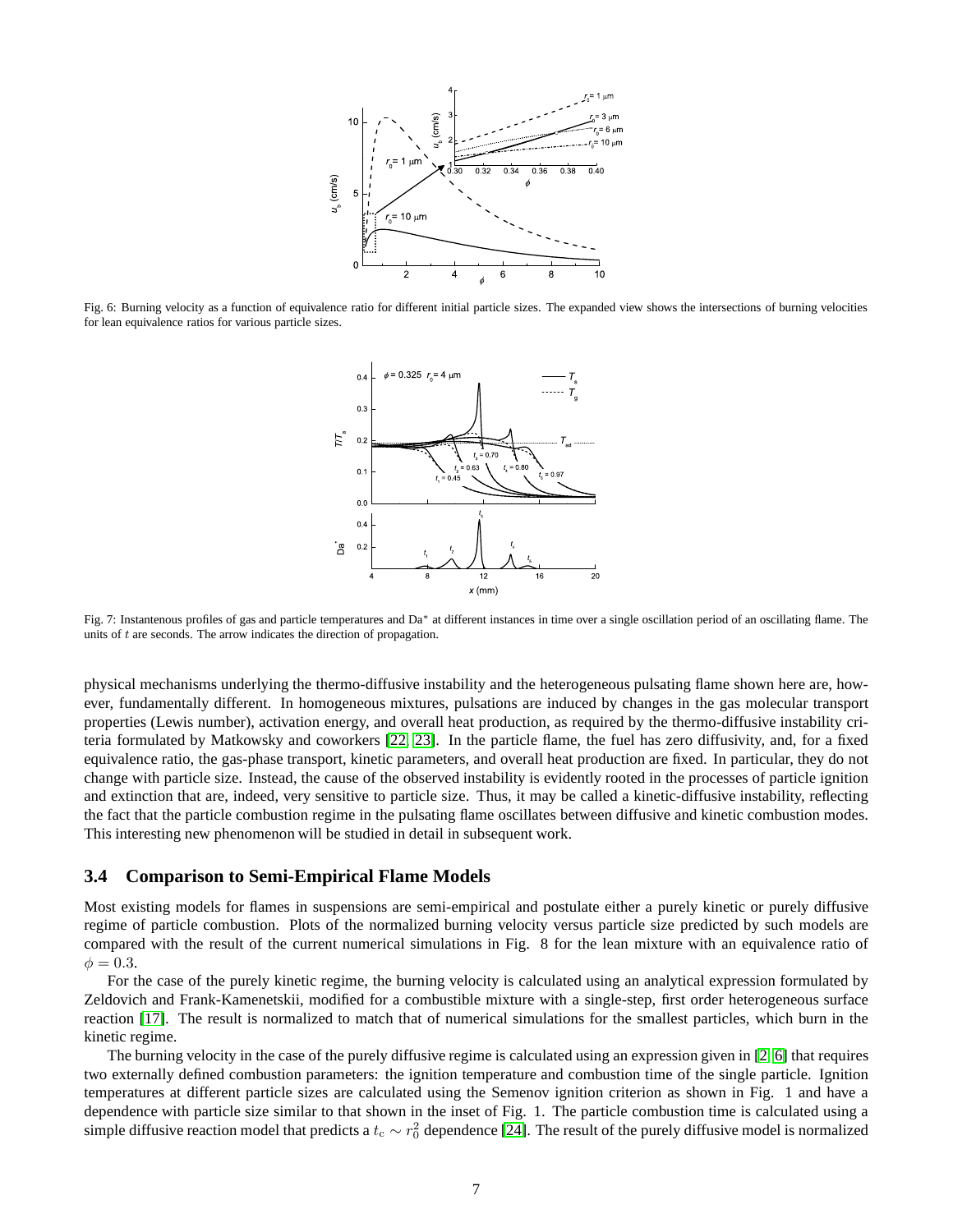

Fig. 8: Comparison of computed burning velocity to semi-empirical asymptotic Zeldovich and Frank-Kamenetskii (kinetic) and modified Mallard-Le Chatelier (diffusive) flame models. The semi-empirical models are normalized to the numerical model at  $r_0 = 1 \mu m$  for the kinetic model and  $r_0 = 25 \mu m$  for the diffusive model.

to match that of the numerical simulations for the largest particles, which burn in the diffusive regime.

As can be seen in Fig. 8, these semi-empirical models only qualitatively predict the asymptotic behavior of burning velocity on particle size where the combustion regimes are either purely kinetic or diffusive. Over a wide particle size range, where diffusion and kinetic rates are comparable, these models cannot capture the physics of the flame propagation and yield erroneous results.

## **4 Conclusion**

The comprehensive analysis of flame propagation in non-volatile particle suspensions presented in this paper has a historical parallel. It can be compared with the replacement of the semi-empirical Mallard-Le Chatelier flame model, based on the notion of ignition temperature and reaction time as external parameters, to flame models developed in the 20th century based on the Arrhenius reaction law. Here, it is similarly shown that the particle ignition temperature, particle reaction time, and regime of particle combustion are, in general, characteristic values of the flame problem that must be solved for together with the burning velocity. Moreover, this analysis demonstrates that the thermal structure of flames in suspensions is defined primarily by the interplay between kinetic and diffusive reaction modes that also yields non-trivial dependence of the burning velocity on particle size. This interplay leads to the emergence of a new type of pulsating instability that is related to the process of ignition and extinction of particles within the flame.

## **Acknowledgments**

Support for this work was provided by the Defense Threat Reduction Agency under contract HDTRA1-11- 1-0014, the NSERC CREATE on Clean Combustion Engines, and a McGill Engineering Doctoral Award. Additional funding was provided by the Panda Faculty Scholarship in Sustainable Engineering & Design and a William Dawson Scholarship.

## <span id="page-7-0"></span>**References**

- <span id="page-7-1"></span>[1] J. Bergthorson, S. Goroshin, M. Soo, P. Julien, J. Palecka, D. Frost, D. Jarvis, Appl. Energy 160 (2015) 368–382.
- <span id="page-7-2"></span>[2] S. Goroshin, M. Bidabadi, J. H. S. Lee, Combust. Flame 105 (1) (1996) 147–160.
- <span id="page-7-3"></span>[3] F.-D. Tang, S. Goroshin, A. J. Higgins, Proc. Combust. Inst. 33 (2) (2011) 1975–1982.
- <span id="page-7-4"></span>[4] D. A. Frank-Kamenetskii, Diffusion and Heat Transfer in Chemical Kinetics, Plenum Press, New York, 1969.
- <span id="page-7-5"></span>[5] L. A. Vulis, Thermal Regimes of Combustion, McGraw-Hill, New York, 1961.
- <span id="page-7-6"></span>[6] S. Goroshin, I. Fomenko, J. H. S. Lee, Proc. Combust. Inst. 26 (2) (1996) 1961–1967.
- <span id="page-7-7"></span>[7] K. Seshadri, A. Berlad, V. Tangirala, Combust. Flame 89 (3-4) (1992) 333–342.
- <span id="page-7-8"></span>[8] D. B. Spalding, Philos. Trans. R. Soc. London, Ser. A 249 (957) (1956) 1–25.
- <span id="page-7-9"></span>[9] M. Soo, S. Goroshin, J. M. Bergthorson, D. L. Frost, Propellants Explos. Pyrotech. 40 (4) (2015) 604–612.
- [10] Y. B. Zeldovich, G. I. Barenblatt, Combust. Flame 3 (1959) 61–74.